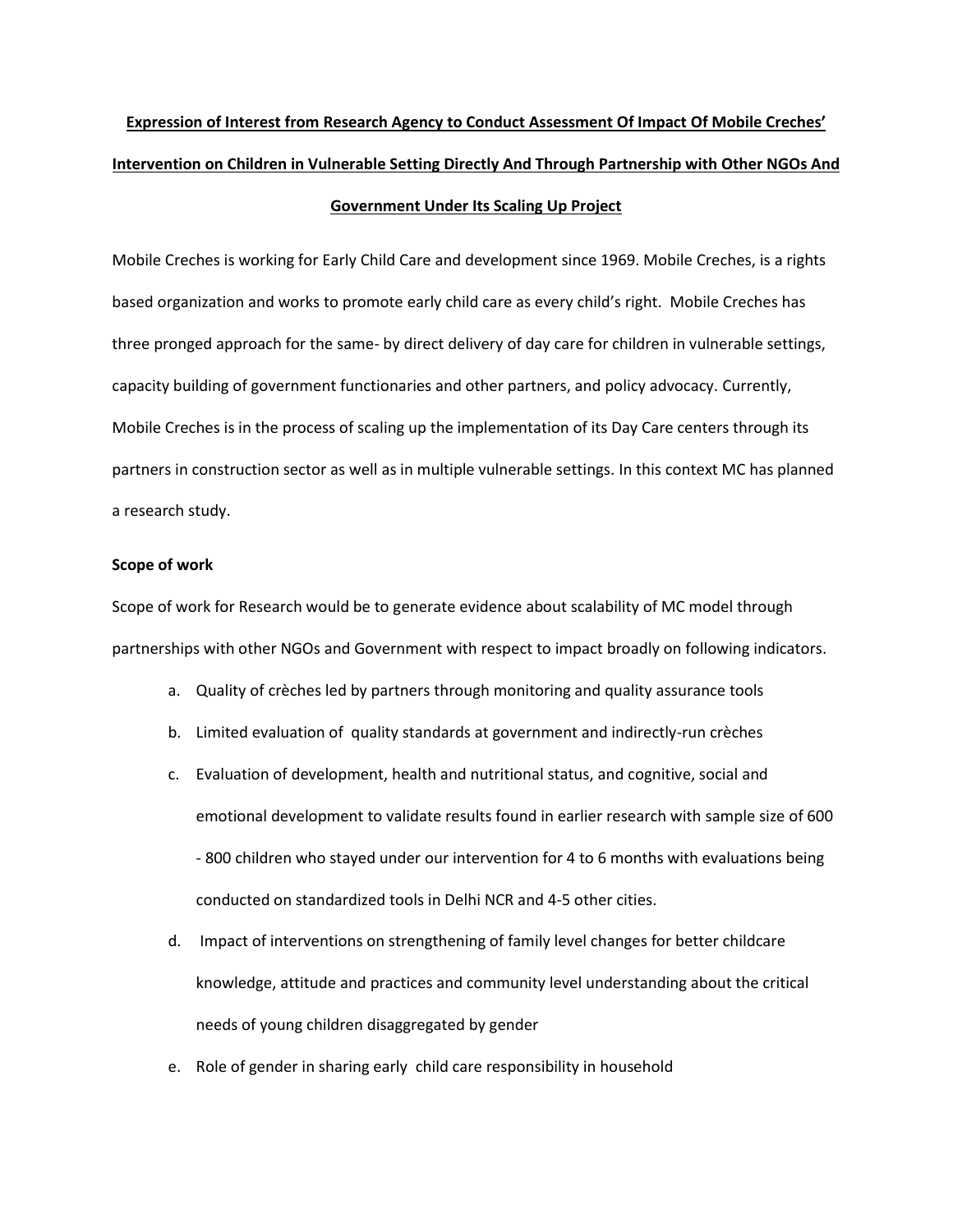- f. Impact of our capacity building interventions on NGOs ability to scale up and become ECCD resource and advocate
- g. The research and reports shall be in alignment with the Result Based Framework Matrix (RMAF) - developed under the project.

# Criteria for Empanelment

- A. Essential Criteria (for Private Sector Research Agencies/Organizations only):
	- Should have minimum five years of experience in conducting research studies/ surveys/ evaluations in social sector preferably Early Child Care and Development programs / programmes and schemes for Governments and /or multilateral or bilateral aid agencies.
- B. Selection Criteria:
	- Should have trained and adequate field manpower
	- Should have qualified professionals for analysis of quantitative and qualitative data, report writing, working on standard statistical computer packages like SPSS/STATA/SAS.
	- Should have demonstrated experience of working with qualitative as well as quantitative analysis packages.
	- Preference would be given to agency with sound understanding of issues related to migrant labour population and population at other vulnerable settings like brick kiln and tea plantations.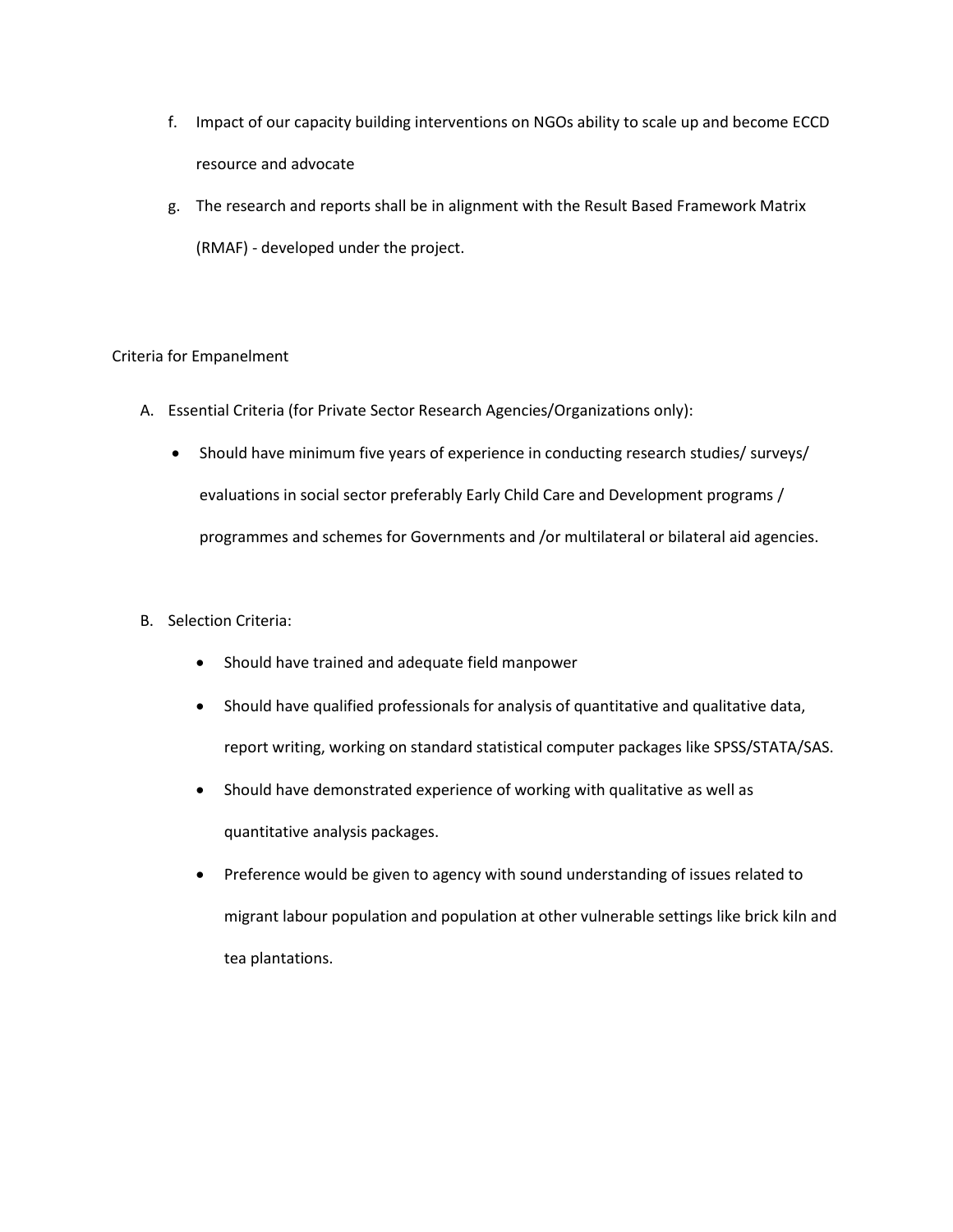### C. Process of Application Submission

Interested Private Sector Research agencies/organizations, Universities, Govt. Research Institutes should send their application with the following details:

- Name of the organization
- Brief profile of the organization
- Contact details of the organization (including address, phone no., fax. no and email)
- Name and designation of Chief Functionary
- Year of inception of the organization (Research Agency Registration Certificate)
- Copy of PAN card to be attached.
- Number of full time and part time staff members of various categories
- CVs of full time of key staff (specify full time / part time).
- Details of assignments conducted to demonstrate that the agency fulfills the criteria of selection listed above.
- Agencies may also attach copies of work-outputs in support of their credentials.

## D. Evaluation of Applications

The applications for empanelment would be evaluated on the following criteria and agencies

securing minimum 60 marks would only be considered for empanelment.

Criteria for Selection of Research Agency